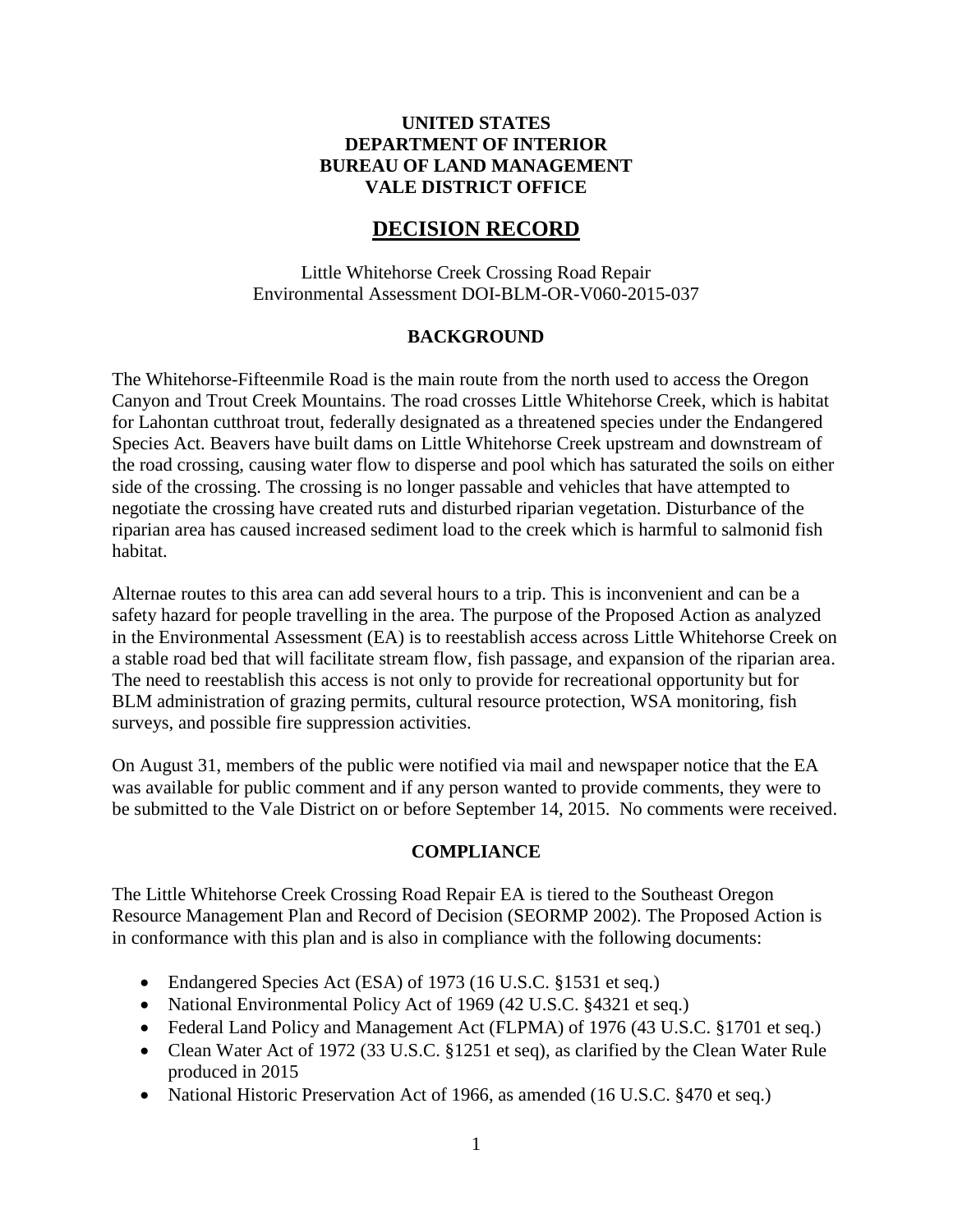### **Consultation and Coordination**

On July 1, 2013, the U.S. Fish and Wildlife Service (USFWS) and National Marine Fisheries Service (NMFS) issued a Biological Opinion in response to the Aquatic Restoration Biological Assessment II. The new opinion, the Aquatic Restoration Biological Opinion II (ARBOII), sets up requirements for certain covered activities, which allow agencies to expedite consultation about threatened and endangered species. This consultation is required under the ESA. The process established under the ARBO II was used for consultation with the USFWS on this project. Consultation with the NMFS is not required because no species under their authority are present at the project site. Pre-project notification with USFWS was completed on August 6, 2015.

#### **DECISION**

I have found that the need to re-establish access at the degraded Little Whitehorse Creek crossing is necessary to protect the stream and to provide for public safety. Having considered two alternatives and associated impacts based on analysis in DOI-BLM-OR-V060-037-EA, it is my decision to implement the Proposed Action, including all design elements and best management practices attached to the EA. The SEORMP Best Management Practices (Appendix O) will also be in effect for the duration of the Project.

The roadbed will be excavated and a French mattress-style road base will be constructed. This involves laying geotextile fabric in the excavated road bed, placing large foundation rock on the fabric, and then wrapping the fabric around the rock. A layer of surface aggregate will be placed on top of the mattress. The creek bed will be reinforced with rock to prevent future erosion of the crossing from vehicular traffic. For a more detailed description of the Proposed Action, see EA DOI-BLM-OR-V060-037.

I have found and documented in a corresponding Finding of No Significant Impact (FONSI) statement that the Proposed Action will not constitute a major Federal action that will adversely impact the quality of the human environment. Therefore, an Environmental Impact Statement (EIS) was unnecessary and will not be prepared.

### **DECISION RATIONALE**

The decision to approve the Proposed Action is based on the analysis documented in the EA combined with the rationale developed within the Finding of No Significant Impact .

The Proposed Action best meets the purpose and need of the project to reestablish vehicular access across Little Whitehorse Creek for safety, recreation, grazing, and administrative purposes. It will reduce sedimentation into the creek and facilitate stream flow, fish passage, and expansion of the riparian area. This will enhance water quality and fish habitat, including habitat for the Lahontan cutthroat trout, a threatened species under the ESA. Degradation to the crossing and the riparian area will not continue from travelers attempting to navigate the creek instead of finding alternate routes.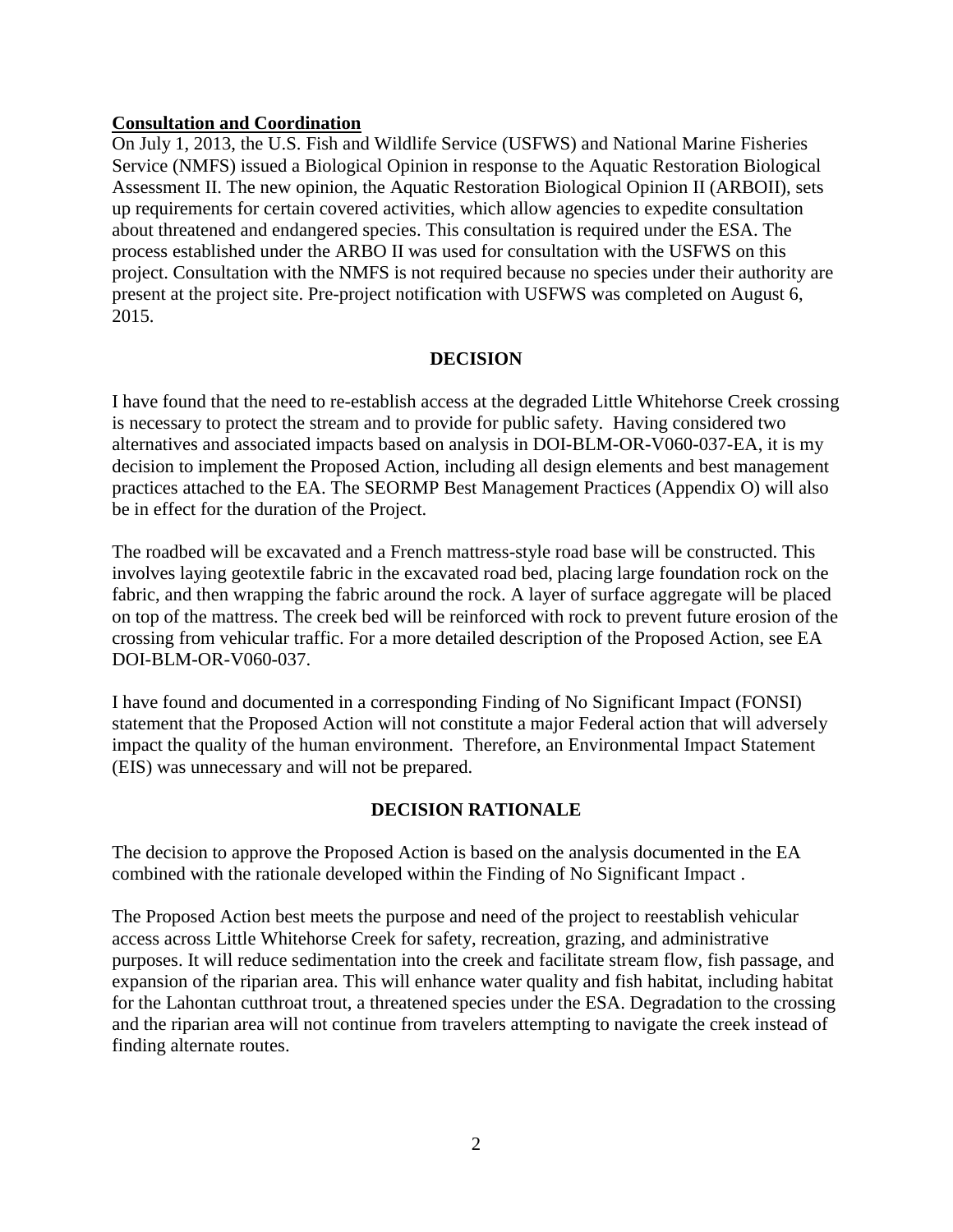# **AUTHORITY**

The Federal Land Policy and Management Act of 1976 (FLPMA), Title II, Section 202 and Title III, Section 302 are described below:

FLPMA, Title II, Sec 202 [43 United State Code (U.S.C.) 1712] (a): states that the Secretary shall, with public involvement and consistent with the terms and conditions of this Act, develop, maintain, and, when appropriate, revise land use plans which provide by tracts or areas for the use of the public lands. Land use plans shall be developed for the public lands regardless of whether such lands previously have been classified, withdrawn, set aside, or otherwise designated for one or more uses.

FLPMA, Title III, Sec 303 [43 USC 1732] (a): states that the Secretary shall manage the public lands under principles of multiple use and sustained yield, in accordance with the land use plans developed by him under section 202 of this Act when they are available, except that where a tract of such public land has been dedicated to specific uses according to any other provisions of law it shall be managed in accordance with such law.

The Southeast Oregon Resource Management Plan and Record of Decision (SEORMP 2002), Appendix O, Best Management Practices for Road Maintenance (15) states: Minimize the number of unimproved stream crossings. When a culvert or bridge is not feasible, locate drivethrough (low water crossings) on stable rock portions of the drainage channel. Harden crossings with the addition of rock and gravel if necessary. Use angular rock if available.

# **RIGHT OF APPEAL**

This decision may be appealed to the Interior Board of Land Appeals, Office of the Secretary, in accordance with the regulations contained in 43 CFR, Part 4 and Form 1842-1. If an appeal is filed, your notice must be filed in the Vale District Office, 100 Oregon Street, Vale, Oregon, 97918 within 30 days of receipt. The appellant has the burden of showing that the decision appealed is in error.

Filing an appeal does not by itself stay the effectiveness of a final BLM decision. If you wish to file a petition for a stay of the effectiveness of this decision, pursuant to 43 CFR 4.21, the petition for stay must accompany your notice of appeal. If you request a stay, you have the burden of proof to demonstrate that a stay should be granted. A petition for stay is required to show sufficient justification based on the standards listed below.

### **Standards for Obtaining a Stay**

Except as otherwise provided by law or other pertinent regulation, a petition for a stay of a decision pending appeal shall show sufficient justification based on the following standards:

- 1. The relative harm to the parties if the stay is granted or denied.
- 2. The likelihood of the appellant's success on the merits.
- 3. The likelihood of immediate and irreparable harm if the stay is not granted.
- 4. Whether or not the public interest favors granting the stay.